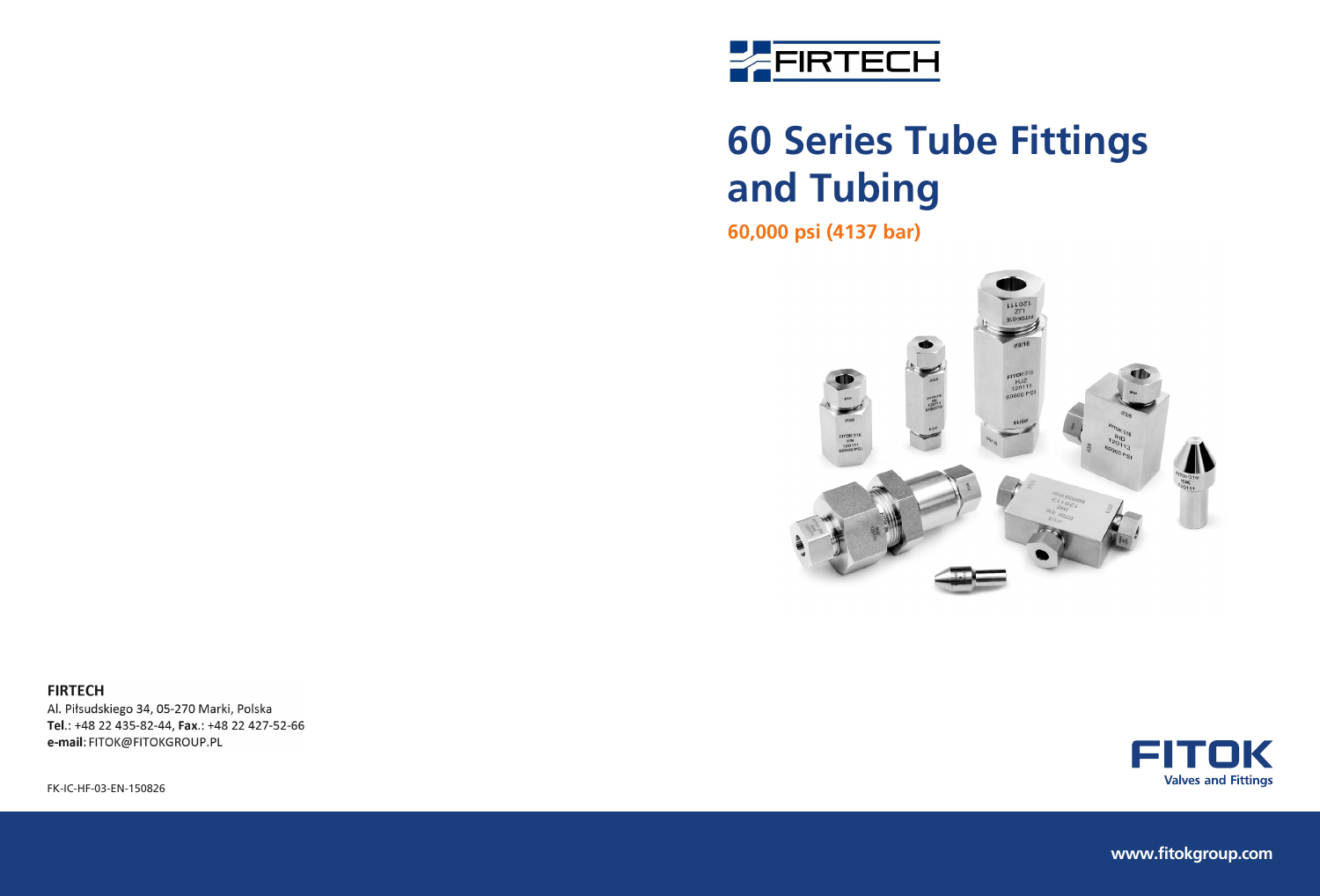



#### **Features**

- © Coned-and-threaded connection.
- Metal-to-metal seal provides perfect leak-tight service from critical vacuum to high pressure. ◎
- Anti-vibration connection components available. ◎
- Fittings are easy to disconnect and retighten. ◎
- Material is high tensile 316 stainless steel. ◎
- Every fitting is stamped with size, material and heat code. ◎

#### **Composition**



#### **Working Pressure**

◎ Working pressures for 60 series tube end connections used in this catalog are identified below.

| Tube<br>O.D.<br>in. | Working Pressure, psig (bar)                                           |                                    |                                     |                                     |                                   |  |  |  |  |  |
|---------------------|------------------------------------------------------------------------|------------------------------------|-------------------------------------|-------------------------------------|-----------------------------------|--|--|--|--|--|
|                     | $-423$ to $100^{\circ}$ F<br>$(-252 \text{ to } 37.8^{\circ}\text{C})$ | $200^{\circ}$ F<br>$(93^{\circ}C)$ | $400^{\circ}$ F<br>$(204^{\circ}C)$ | $600^{\circ}$ F<br>$(316^{\circ}C)$ | $800^\circ F$<br>$(427^{\circ}C)$ |  |  |  |  |  |
| 1/4                 | 60000 (4137)                                                           | 60000 (4137)                       | 57750 (3982)                        | 54250 (3740)                        | 50700 (3496)                      |  |  |  |  |  |
| 3/8                 | 60000 (4137)                                                           | 60000 (4137)                       | 57750 (3982)                        | 54250 (3740)                        | 50700 (3496)                      |  |  |  |  |  |
| 9/16                | 60000 (4137)                                                           | 60000 (4137)                       | 57750 (3982)                        | 54250 (3740)                        | 50700 (3496)                      |  |  |  |  |  |

Data in this table is applied only to the working temperature below 800°F (427°C). For the working temperature above 800°F (427°C), please consult FITOK Group, then we will provide you relative solutions.

07 60 Series Tubing

### **Contents**

04

| Coned and Threaded Nipples - CTN |     |
|----------------------------------|-----|
|                                  | IF. |
|                                  |     |

02

02

## Glands - G  $\boxed{\Box}$ Collars - CO **MANARIAN** Plugs - TP  $\Box$ Union Couplings - U **Report** Reducing Union Couplings - U Union Couplings (Slip Type) - SU **Report** Bulkhead Couplings - BU Caps - TC Elbows - LU Tees - TTT

02

03

04

04

Crosses - C



05

05

Anti-Vibration Gland Assemblies - AVGA



03

#### **Working Temperature**

◎ Temperature Rating: -423°F (-252°C) to 1200°F (649°C)**.**

#### **Installation Instructions**

◎ Refer to the **Tools and Installation Instructions**.

#### **Cautions:**

◎ Do not loosen or tighten fittings under pressure.

03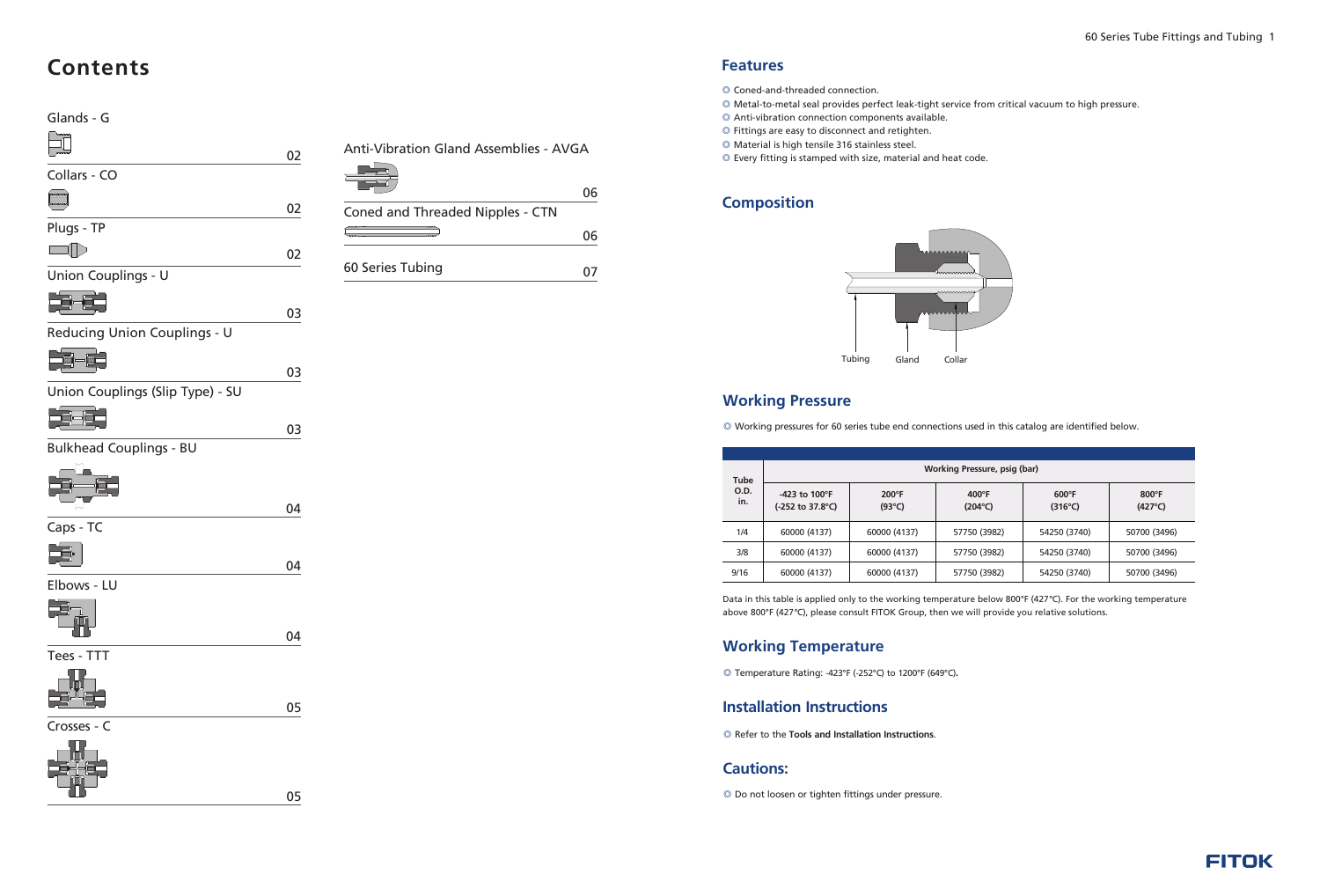#### 2 60 Series Tube Fittings and Tubing 60 Series Tube Fittings and Tubing 3

#### **Glands**

#### **Collars**

#### **Dimensions**

| Tube             |                        |                      |            |  |  |
|------------------|------------------------|----------------------|------------|--|--|
| T - Tube<br>O.D. | <b>Ordering Number</b> | Dimensions, in. (mm) |            |  |  |
| in.              |                        | D                    |            |  |  |
| 1/4              | SS-CO-6FH4             | 0.38(9.6)            | 0.38(9.6)  |  |  |
| 3/8              | SS-CO-6FH6             | 0.50(12.7)           | 0.54(13.7) |  |  |
| 9/16             | SS-CO-6FH9             | 0.81(20.6)           | 0.62(15.8) |  |  |

| <b>Tube</b>      |                        |                      |            |  |  |  |  |  |  |
|------------------|------------------------|----------------------|------------|--|--|--|--|--|--|
| T - Tube<br>O.D. | <b>Ordering Number</b> | Dimensions, in. (mm) |            |  |  |  |  |  |  |
| in.              |                        | G                    |            |  |  |  |  |  |  |
| 1/4              | SS-G-6FH4              | 0.63(15.9)           | 0.82(20.8) |  |  |  |  |  |  |
| 3/8              | SS-G-6FH6              | 0.81(20.6)           | 1.13(28.7) |  |  |  |  |  |  |
| 9/16             | SS-G-6FH9              | 1.19(30.2)           | 1.50(38.1) |  |  |  |  |  |  |





*Dimensions are for reference only, subject to change.*

**Plugs**



| Tube             |                        |                      |            |  |  |  |  |  |  |
|------------------|------------------------|----------------------|------------|--|--|--|--|--|--|
| T - Tube<br>O.D. | <b>Ordering Number</b> | Dimensions, in. (mm) |            |  |  |  |  |  |  |
| in.              |                        | D                    |            |  |  |  |  |  |  |
| 1/4              | SS-TP-6FH4             | 0.38(9.6)            | 1.04(26.4) |  |  |  |  |  |  |
| 3/8              | SS-TP-6FH6             | 0.50(12.7)           | 1.35(34.3) |  |  |  |  |  |  |
| 9/16             | SS-TP-6FH9             | 0.81(20.6)           | 1.89(48.0) |  |  |  |  |  |  |

**Reducing Union Couplings**

| <b>Tube</b>                |      |                |                      |            |            |           |            |            |             |
|----------------------------|------|----------------|----------------------|------------|------------|-----------|------------|------------|-------------|
| T - Tube Tx - Tube<br>O.D. | O.D. | Ordering       | Dimensions, in. (mm) |            |            |           |            |            |             |
| in.                        | in.  | <b>Number</b>  |                      |            | <b>Cx</b>  | D         | G          | Gx         |             |
| 3/8                        | 1/4  | SS-U-6FH6-6FH4 | 1.63(41.3)           | 0.61(15.6) | 0.47(11.9) | 0.09(2.3) | 0.81(20.6) | 0.63(15.9) | 1.00(25.4)  |
| 9/16                       | 1/4  | SS-U-6FH9-6FH4 | 1.75(44.5)           | 0.95(24.1) | 0.47(11.9) | 0.09(2.3) | 1.19(30.2) | 0.63(15.9) | 1.38 (34.9) |
| 9/16                       | 3/8  | SS-U-6FH9-6FH6 | 2.00(50.8)           | 0.95(24.1) | 0.61(15.6) | 0.13(3.3) | 1.19(30.2) | 0.81(20.6) | 1.38(34.9)  |

#### **Union Couplings (Slip Type)**

| Tube             |               |                      |            |           |            |            |  |  |  |
|------------------|---------------|----------------------|------------|-----------|------------|------------|--|--|--|
| T - Tube<br>O.D. | Ordering      | Dimensions, in. (mm) |            |           |            |            |  |  |  |
| in.              | <b>Number</b> |                      | c          | D         | G          | F          |  |  |  |
| 1/4              | SS-SU-6FH4    | 1.38(34.9)           | 0.47(11.9) | 0.09(2.3) | 0.63(15.9) | 0.75(19.1) |  |  |  |
| 3/8              | SS-SU-6FH6    | 1.75(44.5)           | 0.61(15.6) | 0.13(3.3) | 0.81(20.6) | 1.00(25.4) |  |  |  |
| 9/16             | SS-SU-6FH9    | 2.19(55.6)           | 0.95(24.1) | 0.19(4.8) | 1.19(30.2) | 1.38(34.9) |  |  |  |

#### **FITOK**







#### **Union Couplings**

| <b>Tube</b>      |                 |                      |            |           |            |            |  |  |
|------------------|-----------------|----------------------|------------|-----------|------------|------------|--|--|
| T - Tube<br>O.D. | <b>Ordering</b> | Dimensions, in. (mm) |            |           |            |            |  |  |
| in.              | <b>Number</b>   |                      |            | D         | G          | F          |  |  |
| 1/4              | SS-U-6FH4       | 1.38(34.9)           | 0.47(11.9) | 0.09(2.3) | 0.63(15.9) | 0.75(19.1) |  |  |
| 3/8              | SS-U-6FH6       | 1.75(44.5)           | 0.61(15.6) | 0.13(3.3) | 0.81(20.6) | 1.00(25.4) |  |  |
| 9/16             | SS-U-6FH9       | 2.19(55.6)           | 0.95(24.1) | 0.19(4.8) | 1.19(30.2) | 1.38(34.9) |  |  |

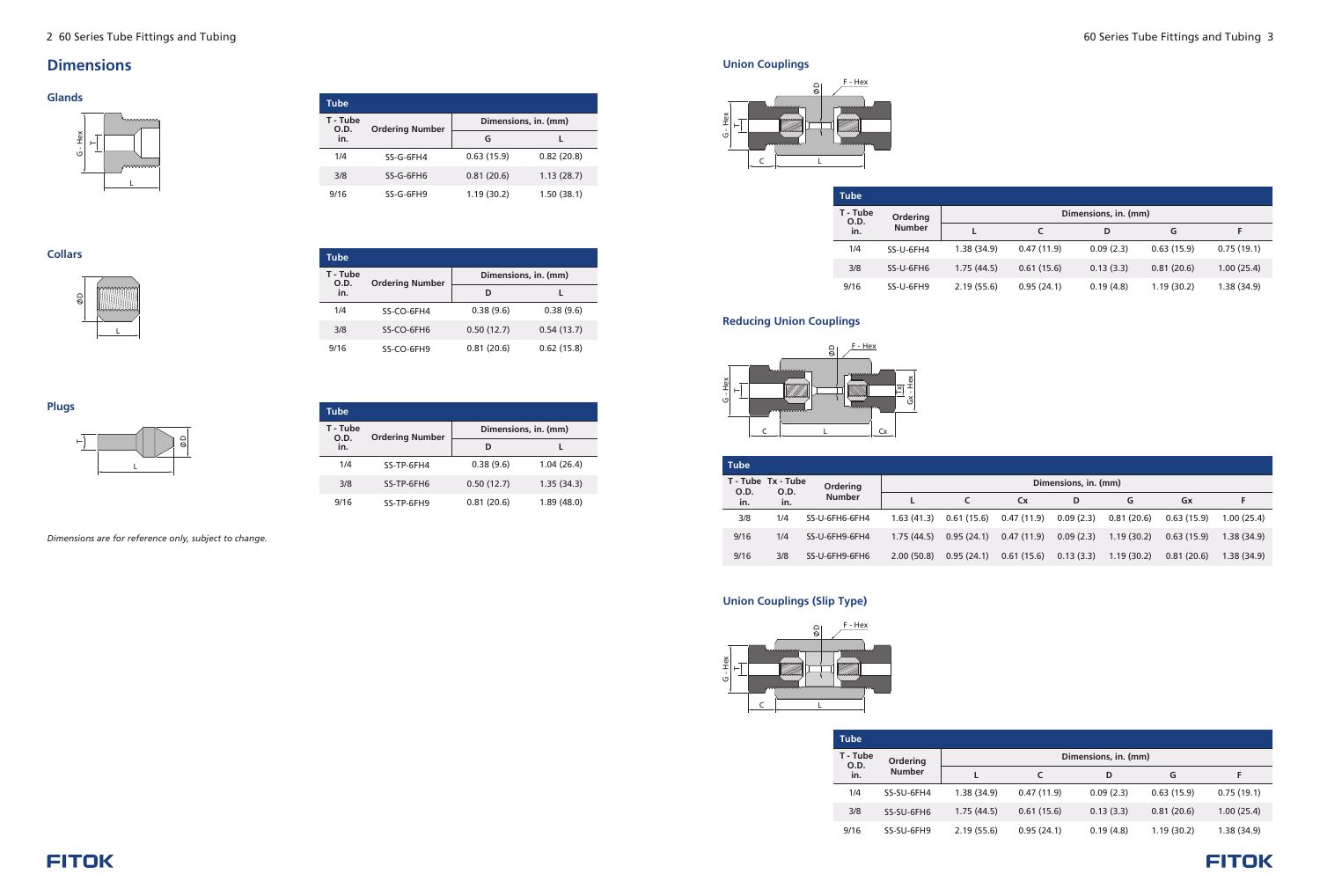

#### **Bulkhead Couplings**

| <b>Tube</b> |                           |                      |            |           |            |            |                                  |                                |  |
|-------------|---------------------------|----------------------|------------|-----------|------------|------------|----------------------------------|--------------------------------|--|
| T - Tube    | Ordering<br><b>Number</b> | Dimensions, in. (mm) |            |           |            |            |                                  |                                |  |
| 0.D.<br>in. |                           |                      |            | D         | G          | F          | <b>Panel Hole</b><br><b>Size</b> | Max. Panel<br><b>Thickness</b> |  |
| 1/4         | SS-BU-6FH4                | I.88 (47.8)          | 0.47(11.9) | 0.09(2.3) | 0.63(15.9) | 1.06(27.0) | 0.94(23.9)                       | 0.38(9.7)                      |  |
| 3/8         | SS-BU-6FH6                | 2.38(60.5)           | 0.61(15.6) | 0.13(3.3) | 0.81(20.6) | 1.38(34.9) | 1.13(28.6)                       | 0.38(9.7)                      |  |
| 9/16        | SS-BU-6FH9                | 2.75(69.9)           | 0.95(24.1) | 0.19(4.8) | 1.19(30.2) | 1.88(47.6) | 1.69(42.9)                       | 0.38(9.7)                      |  |

**Caps**

**Elbows**







| <b>Tube</b>      |               |                      |            |            |             |  |  |  |  |
|------------------|---------------|----------------------|------------|------------|-------------|--|--|--|--|
| T - Tube<br>O.D. | Ordering      | Dimensions, in. (mm) |            |            |             |  |  |  |  |
| in.              | <b>Number</b> |                      |            | G          | F           |  |  |  |  |
| 1/4              | SS-TC-6FH4    | 0.75(19.1)           | 0.47(11.9) | 0.63(15.9) | 0.75(19.1)  |  |  |  |  |
| 3/8              | SS-TC-6FH6    | 1.13(28.6)           | 0.61(15.6) | 0.81(20.6) | 1.00(25.4)  |  |  |  |  |
| 9/16             | SS-TC-6FH9    | 1.38 (34.9)          | 0.95(24.1) | 1.19(30.2) | 1.38 (34.9) |  |  |  |  |

**Tees**

| <b>Tube</b> |                           |                      |           |            |            |            |            |                |                  |
|-------------|---------------------------|----------------------|-----------|------------|------------|------------|------------|----------------|------------------|
| T - Tube    | Ordering<br><b>Number</b> | Dimensions, in. (mm) |           |            |            |            |            |                |                  |
| 0.D.<br>in. |                           |                      | D         | G          |            | E          | L1         | E <sub>1</sub> | <b>Thickness</b> |
| 1/4         | SS-LU-6FH4                | 0.47(11.9)           | 0.09(2.3) | 0.63(15.9) | 1.50(38.1) | 0.88(22.4) | 1.00(25.4) | 0.62(15.7)     | 0.75(19.1)       |
| 3/8         | SS-LU-6FH6                | 0.61(15.6)           | 0.13(3.3) | 0.81(20.6) | 2.00(50.8) | 1.25(31.8) | 1.50(38.1) | 1.00(25.4)     | 1.00(25.4)       |
| 9/16        | SS-LU-6FH9                | 0.95(24.1)           | 0.19(4.8) | 1.19(30.2) | 2.62(66.5) | 1.88(47.8) | 1.88(47.8) | 1.12(28.4)     | 1.50(38.1)       |

**Crosses**

| <b>Tube</b> |                                          |                      |           |            |            |            |            |                  |  |
|-------------|------------------------------------------|----------------------|-----------|------------|------------|------------|------------|------------------|--|
| T - Tube    | Ordering<br>O.D.<br><b>Number</b><br>in. | Dimensions, in. (mm) |           |            |            |            |            |                  |  |
|             |                                          |                      | D         | G          |            | L1         | Е          | <b>Thickness</b> |  |
| 1/4         | SS-TTT-6FH4                              | 0.47(11.9)           | 0.09(2.3) | 0.63(15.9) | 2.00(50.8) | 1.25(31.8) | 0.88(22.4) | 0.75(19.1)       |  |
| 3/8         | SS-TTT-6FH6                              | 0.61(15.6)           | 0.13(3.3) | 0.81(20.6) | 2.00(50.8) | 1.56(39.6) | 1.06(26.9) | 1.00(25.4)       |  |
| 9/16        | SS-TTT-6FH9                              | 0.95(24.1)           | 0.19(4.8) | 1.19(30.2) | 2.62(66.5) | 2.12(53.8) | 1.38(35.0) | 1.50(38.1)       |  |

| <b>Tube</b> |               |            |           |            |                      |                |                  |
|-------------|---------------|------------|-----------|------------|----------------------|----------------|------------------|
| T - Tube    | Ordering      |            |           |            | Dimensions, in. (mm) |                |                  |
| O.D.<br>in. | <b>Number</b> | C          | D         | G          |                      | L <sub>1</sub> | <b>Thickness</b> |
| 1/4         | SS-C-6FH4     | 0.47(11.9) | 0.09(2.3) | 0.63(15.9) | 2.00(50.8)           | 1.25(31.8)     | 0.75(19.1)       |
| 3/8         | SS-C-6FH6     | 0.61(15.6) | 0.13(3.3) | 0.81(20.6) | 2.00(50.8)           | 2.12(53.8)     | 1.00(25.4)       |
| 9/16        | SS-C-6FH9     | 0.95(24.1) | 0.19(4.8) | 1.19(30.2) | 2.62(66.5)           | 2.75(69.9)     | 1.50(38.1)       |